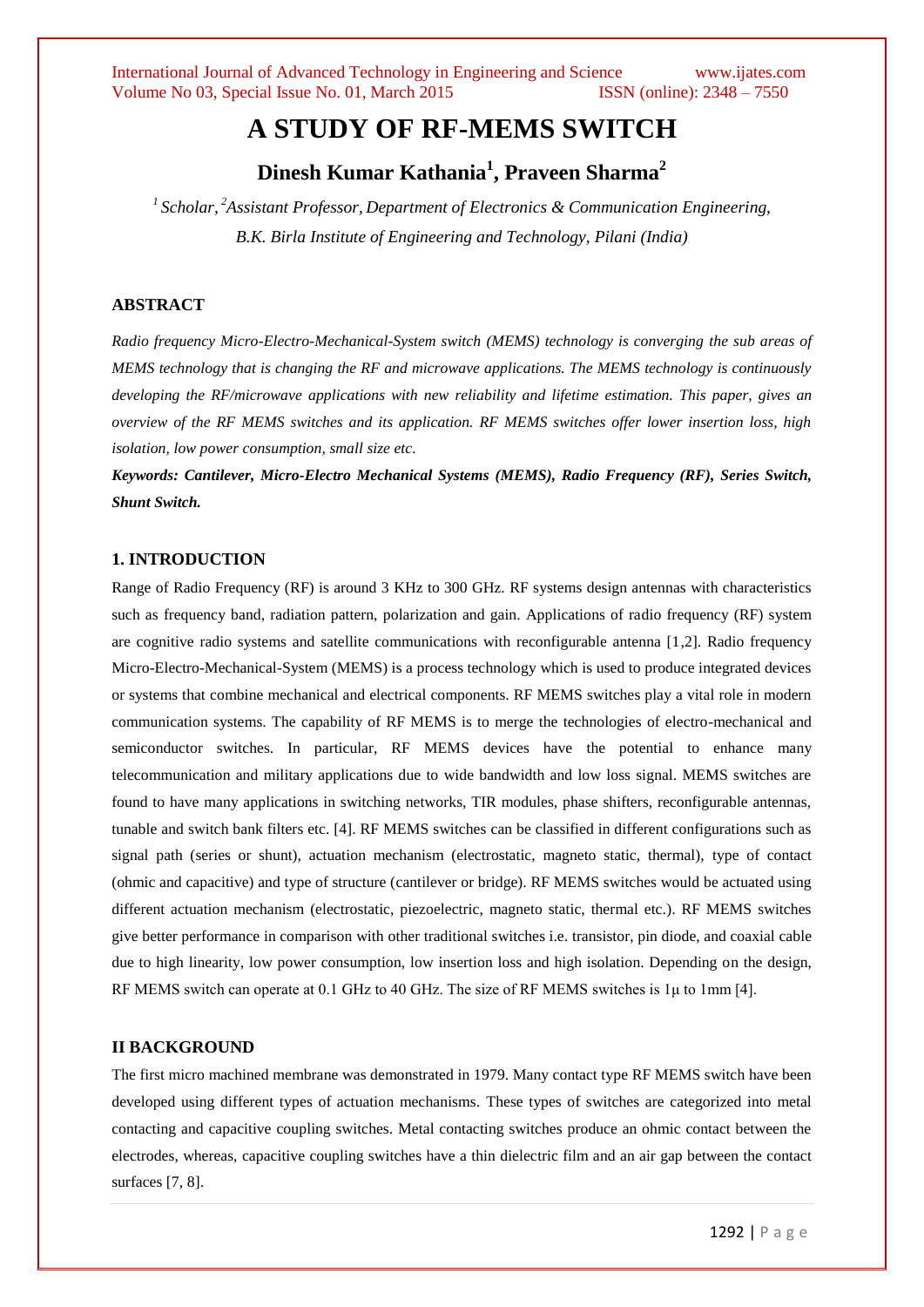## International Journal of Advanced Technology in Engineering and Science www.ijates.com Volume No 03, Special Issue No. 01, March 2015 ISSN (online): 2348 – 7550

In 1996, the first practical capacitive shunt switch was presented by Raytheon which was based on a fixed-fixed metal beam [9]. In recent year, the developments in MEMS switches have promoted exciting growth in the field of microwave switching. The growth rate of RF MEMS technology is increasing day by day. The performance of the RF MEMS is providing sharp filter, stable frequency, reduced loss, higher isolation (reduced cross talk), low signal distortion and wide bandwidth. At present, RF MEMS switch is being used in different applications such as defence, satellite communication systems, wireless communication systems, and in instrumentation systems. RF MEMS based circuit is also being used in handset application due to their small size and good electrical performance [6].

#### **III RF MEMS SWITCHES**

To millimetre-wave circuit designs there are generally two basic switches that are used: the series switch and the shunt switch.

#### **3.1 RF MEMS Series Switch**

MEMS switch are device which operation is based on the mechanical movement to achieve a short circuit or an open circuit in the RF transmission line. Fig 1 shows cross-sectional view of the RF MEMS switch. These switches use metal to metal contact for ohmic contact between signal line and contact beam [4].





# **Fig. 1: Cross sectional view of RF MEMS Fig. 2: Cross sectional view of actuatedRF MEMS series Switch [12]. series Switch [12].**

When a dc bias is applied between the bottom electrode and cantilever, an electrostatic force pull down the cantilever from anchor as shown in fig 2 and it will complete the RF signal path at downstate and get transmitted. When the voltage is removed, cantilever is back to original position by restoring force.

#### **3.2 RF Mems Shunt Switch**

These switches use metal-insulator-metal type contact. RF MEMS shunt switch consist of copalaner waveguide fixed-fixed metal bridge and a dielectric layer fabricated on the si substrate fig 3.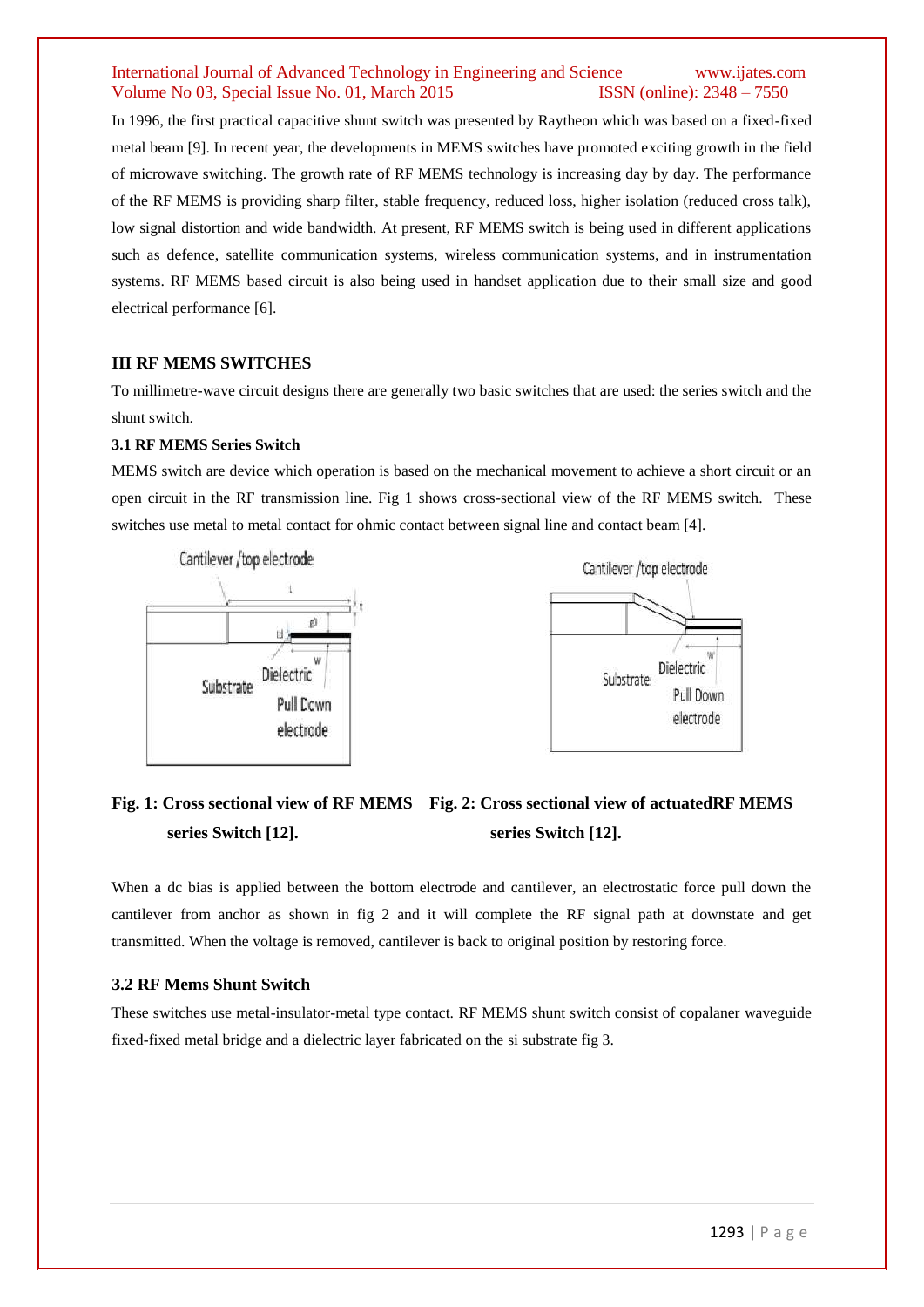# International Journal of Advanced Technology in Engineering and Science www.ijates.com Volume No 03, Special Issue No. 01, March 2015 ISSN (online): 2348 - 7550





# **shunt Switch [12]. shunt Switch [12].**

**Fig. 3: Cross sectional view of RF MEMS Fig. 4: Cross sectional view of actuatedRF MEMS** 

Generally RF signal is passed through the switch and transmit the signals. When a dc bias is applied, electrostatic force produced, this force pull down the switch membrane over dielectric layer on the signal line fig 4. When the switch is in upstate it provides low capacitance to the ground and it does not affect the signal on the transmission line. When the switch is actuated in the downstate, the capacitances to the ground become high [10, 11].

# **IV COMPARISON**

Comparing RF MEMS with traditional switches, MEMS switch provides better isolation, low losses and low power consumption.

| <b>PARAMETER</b>         | <b>RF MEMS</b> | <b>PIN</b>  | FET          |
|--------------------------|----------------|-------------|--------------|
| Voltages (V)             | 20-80          | $\pm$ 3-5   | $3 - 5$      |
| Power consumption(mW)    | $0.05 - 0.1$   | $5 - 100$   | $0.05 - 0.1$ |
| Cutoff frequency $(THz)$ | 20-80          | $1 - 4$     | $0.5 - 2$    |
| Isolation(1-10GHz)       | Very high      | High        | Medium       |
| $Isolation(10-40GHz)$    | Very high      | Medium      | Low          |
| Isolation(60-100GHz)     | High           | Medium      | None         |
| $Loss(1-100GHz)dB$       | $0.05 - 0.2$   | $0.3 - 1.2$ | $0.4 - 2.5$  |

#### **TABLE 1: Comparison of various parameters [3].**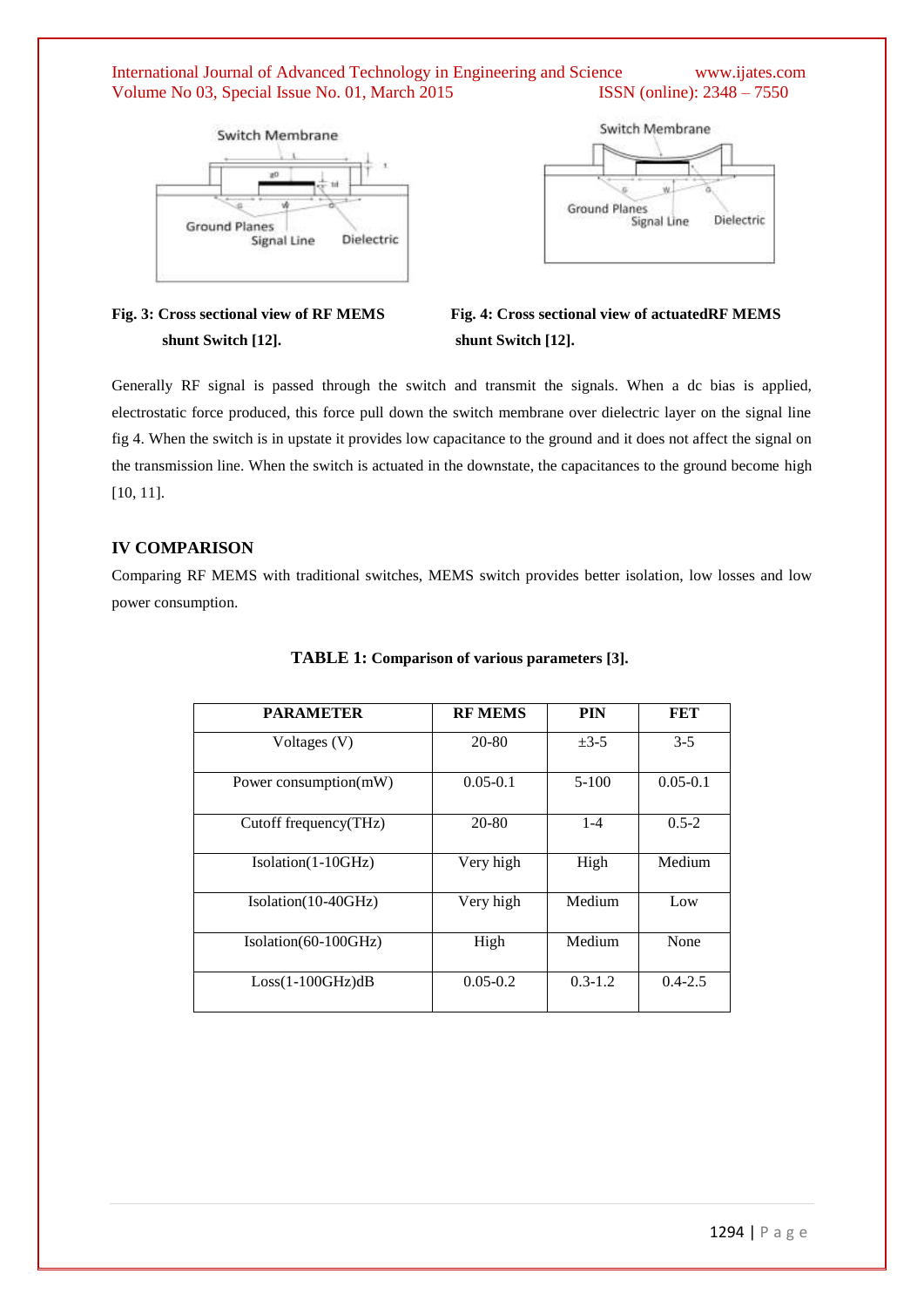International Journal of Advanced Technology in Engineering and Science www.ijates.com Volume No 03, Special Issue No. 01, March 2015 ISSN (online): 2348 – 7550



**Fig. 5: Comparison of cost, power, consumption and loss in switches [10].**

#### **V APPLICATIONS**

Reconfigurable antennas, filter, tuners, high-Q passives and resonators, low loss planer, radar system for defence applications, automotive radar, satellite and wireless communication systems, low loss phase shifter having low loss and high isolation are few application of RF MEMS switches.

#### **VI CONCLUSION AND FUTURE SCOPE**

An overview of RF MEMS switches and its applications is presented in this paper. MEMS switches development has been progressing very rapidly and RF performance is excellent when compared to PIN diode or FET switches. Further, it is also explained how the RF MEMS switches is better than conventional semiconductor switches in comparison with size, power consumption, isolation, insertion loss etc. These switches are suitable in applications where high isolation and low losses are required.

#### **REFERENCES**

- [1] J. B. Muldavin and G. M. Rebeiz, "High-isolation CPW MEMS shunt switches: Modeling and design", IEEE Trans. Microwave Theory Tech., vol. 48, pp. 1045-1056, June 2000.
- [2] Shveta Jain, Davender Chechi, Paras Chawla, "Performance Study of RF MEMS Ohmic Series Switch",
- International Journal of Advanced Research in Computer Science and Software Engineering, vol. 2, Issue 8, August 2012 ISSN: 2277 128X.
- [3] G. M. Rebeiz, "RF MEMS, Theory, design and Technology", John Wiley & Sons Ltd, New Jersey, 2002.
- [4] Vijay K. Varadan, K.J. Vinoy, K.A. Jose, "RF MEMS and Their Applications", John Wiley & Sons, April 2003.
- [5] Jaehong Park, Eun Sub Shim, Wooyeol Choi, Youngmin Kim, Youngwoo Kwon, "A Non-Contact-Type RF MEMS Switch for 24- GHz Radar applications", Journal of Microelectromechanical systems, vol. 18, no. 1, February 2009.